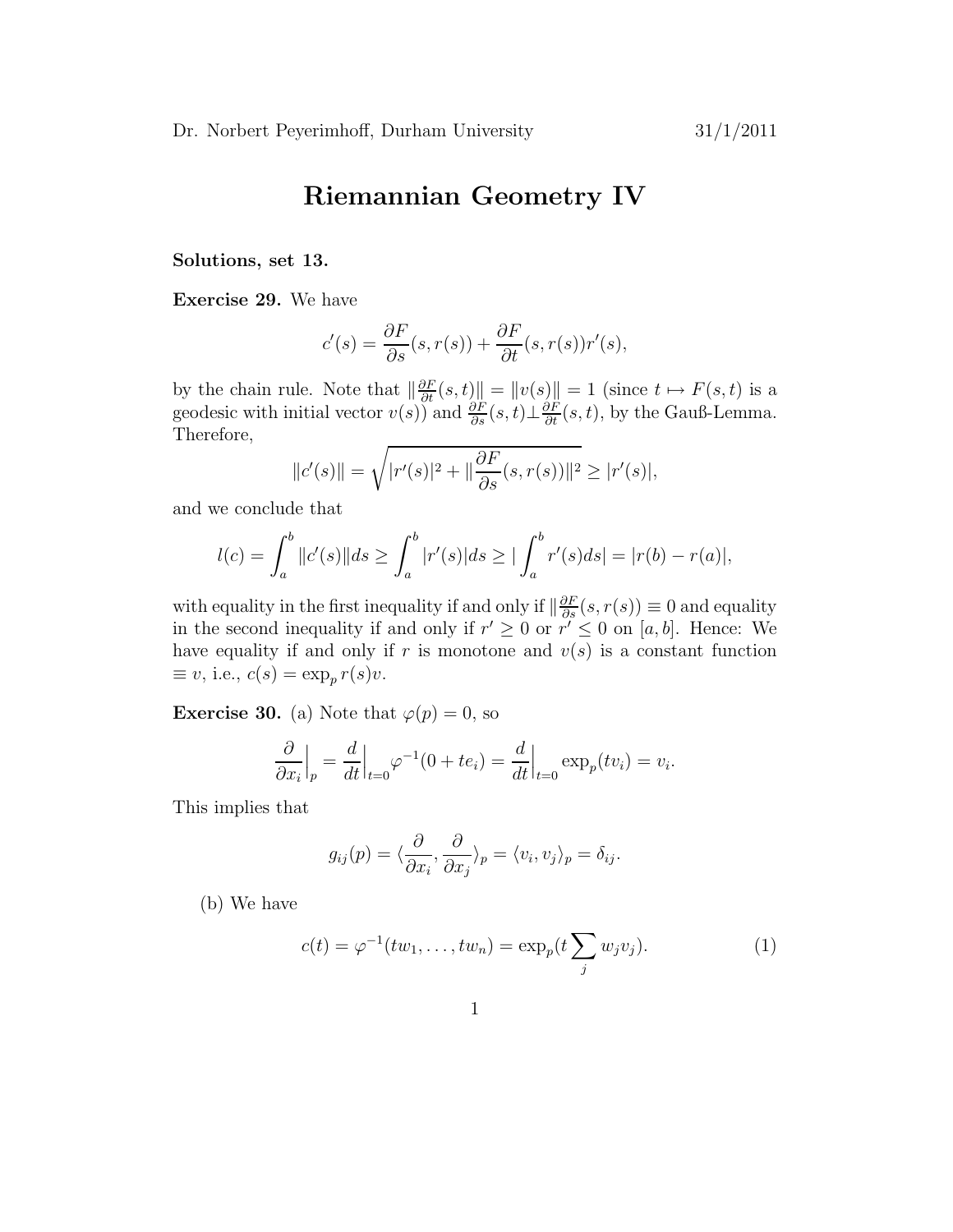Let  $v = \sum_j w_j v_j \in T_p M$ . Then (1) shows that c is a geodesic with initial vector v. Let  $(c_1, \ldots, c_n) = \varphi \circ c$ , i.e.,  $c_j(t) = tw_j, c'_j$  $y'_{j}(t) = w_{j}$  and  $c''_{j}$  $''_j(t) = 0.$ Let  $\frac{D}{dt}$  denote covariant derivative along c. Since c is a geodesic, we have

$$
0 = \frac{D}{dt}c' = \frac{D}{dt}\sum_{j}c'_{j}\left(\frac{\partial}{\partial x_{j}} \circ c\right) = \sum_{j}w_{j}\nabla_{c'}\frac{\partial}{\partial x_{j}}
$$
  
= 
$$
\sum_{i,j}w_{i}w_{j}\left(\nabla_{\frac{\partial}{\partial x_{i}}}\frac{\partial}{\partial x_{j}}\right) \circ c = \sum_{k}\left(\sum_{i,j}w_{i}w_{j}(\Gamma_{ij}^{k} \circ c)\right)\frac{\partial}{\partial x_{k}} \circ c.
$$

Using the fact that  $\frac{\partial}{\partial x_k}$  form a basis, we conclude that

$$
\sum_{i,j} w_i w_j \Gamma_{ij}^k(c(t)) = 0,
$$
\n(2)

for all  $k \in \{1, \ldots, n\}$ .

(c) Evaluating (2) at  $t = 0$ , we obtain

$$
\sum_{i,j} w_i w_j \Gamma_{ij}^k(p) = 0 \quad \text{for all } w \in \mathbb{R}^n.
$$

The choice  $w = e_i + e_j$  yields

$$
2\Gamma_{ij}^k(p) = 0,
$$

so we conclude that all Christoffel symbols vanish at  $p$ . Consequently, we have

$$
\nabla_{\frac{\partial}{\partial x_i}} \frac{\partial}{\partial x_j}(p) = 0.
$$

Exercise 31. We first show that

$$
\Psi(T_vSM) \subset \{(w_1, w_2) \in T_pM \times T_pM \mid w_2 \perp v \text{ w.r.t } g_p\}.
$$

The result follows then immediately from dimension considerations, since both vector spaces have dimension  $2n - 1$ .

Let  $X : (-\epsilon, \epsilon) \to SM$  be a curve with  $X(0) = v \in S_pM$ , representing a tangent vector  $X'(0) \in T_vSM$ . Let  $c = \pi \circ X : (-\epsilon, \epsilon) \to M$  be the corresponding projected curve. Let  $\frac{D}{dt}$  denote the covariant derivative along